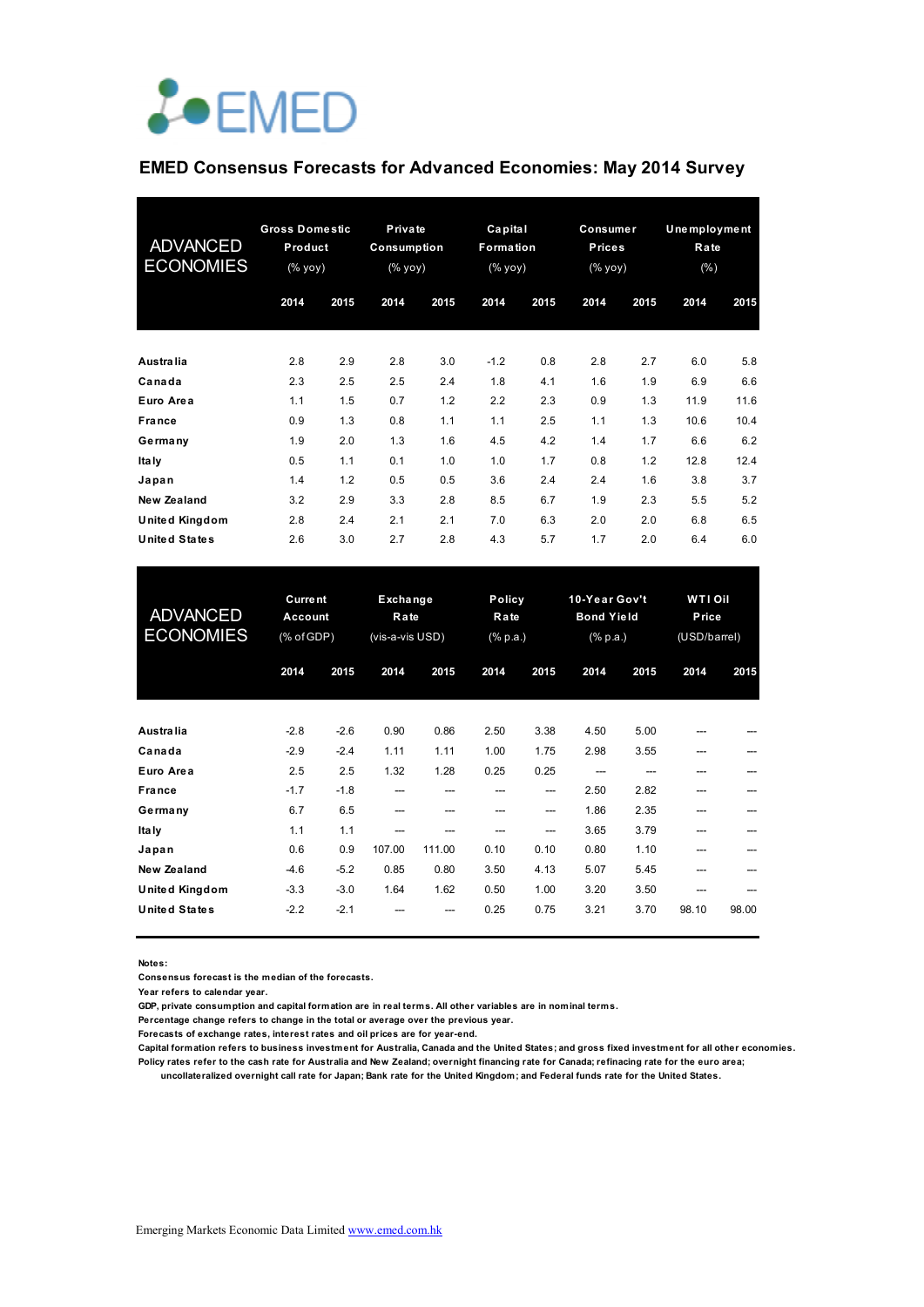

#### **EMED Consensus Forecasts for Emerging Markets: May 2014 Survey**

|                       | <b>Gross Domestic</b>          |      | Private     |      | Fixed                                                              |      | Consumer  |      | Unemployment |      |
|-----------------------|--------------------------------|------|-------------|------|--------------------------------------------------------------------|------|-----------|------|--------------|------|
| <b>EMERGING</b>       | Product                        |      | Consumption |      | Investment                                                         |      | Prices    |      | Rate         |      |
| <b>MARKETS</b>        | $(% \mathsf{y}\right)$ (% yoy) |      | $(%$ yoy)   |      | $(% \mathsf{Y}^{\prime }\mathsf{Y}^{\prime }\mathsf{Y}^{\prime })$ |      | $(%$ yoy) |      | $(\% )$      |      |
|                       | 2014                           | 2015 | 2014        | 2015 | 2014                                                               | 2015 | 2014      | 2015 | 2014         | 2015 |
|                       |                                |      |             |      |                                                                    |      |           |      |              |      |
|                       |                                |      |             |      |                                                                    |      |           |      |              |      |
| Argentina             | 1.0                            | 1.8  | 2.0         | 2.1  | $-3.0$                                                             | 1.9  | 24.0      | 25.8 | 7.6          | 7.5  |
| Brazil                | 2.0                            | 2.5  | 2.1         | 2.1  | 1.0                                                                | 2.5  | 6.0       | 5.7  | 5.7          | 6.0  |
| Chile                 | 4.0                            | 4.4  | 4.2         | 4.1  | 3.8                                                                | 5.2  | 3.2       | 3.0  | 6.1          | 6.0  |
| China                 | 7.3                            | 7.2  | 8.0         | 8.1  | 7.5                                                                | 7.3  | 2.8       | 3.0  | 4.1          | 4.1  |
| Colombia              | 4.5                            | 4.5  | 4.7         | 4.5  | 7.1                                                                | 7.5  | 2.8       | 3.1  | 9.5          | 9.5  |
| <b>Czech Republic</b> | 2.0                            | 2.5  | 1.2         | 1.9  | 2.7                                                                | 3.1  | 1.2       | 2.1  | 7.1          | 6.8  |
| <b>Hong Kong</b>      | 3.4                            | 3.6  | 3.8         | 4.0  | 5.0                                                                | 4.4  | 3.8       | 3.6  | 3.3          | 3.2  |
| Hungary               | 2.0                            | 2.0  | 1.4         | 1.9  | 3.1                                                                | 3.8  | 1.3       | 2.9  | 9.7          | 9.0  |
| India                 | 5.1                            | 5.6  | 4.5         | 5.5  | 4.1                                                                | 5.9  | 8.1       | 7.5  | ---          | ---  |
| Indonesia             | 5.5                            | 5.7  | 5.1         | 5.3  | 4.5                                                                | 6.1  | 6.1       | 5.6  | 6.2          | 6.1  |
| Malaysia              | 5.0                            | 5.0  | 6.3         | 5.5  | 7.5                                                                | 7.2  | 3.3       | 3.5  | 3.1          | 3.1  |
| Mexico                | 3.1                            | 3.9  | 3.1         | 4.2  | 4.6                                                                | 6.5  | 3.9       | 3.7  | 4.6          | 4.3  |
| <b>Philippines</b>    | 6.5                            | 6.3  | 5.6         | 5.9  | 9.0                                                                | 8.3  | 4.1       | 3.8  | 7.0          | 7.1  |
| Poland                | 3.0                            | 3.5  | 2.3         | 3.0  | 3.9                                                                | 5.0  | 1.4       | 2.3  | 12.4         | 10.8 |
| Russia                | 1.5                            | 2.3  | 2.7         | 2.7  | 1.9                                                                | 2.9  | 6.0       | 5.5  | 5.7          | 5.6  |
| Singapore             | 3.8                            | 4.0  | 2.7         | 2.5  | 3.6                                                                | 4.8  | 2.6       | 2.8  | 1.9          | 2.0  |
| South Korea           | 3.6                            | 3.7  | 2.9         | 3.1  | 4.2                                                                | 4.0  | 2.0       | 2.5  | 3.1          | 3.1  |
| Taiwan                | 3.2                            | 3.5  | 2.5         | 2.7  | 3.5                                                                | 3.6  | 1.2       | 1.8  | 4.1          | 4.0  |
| <b>Thailand</b>       | 2.9                            | 4.4  | 1.8         | 3.6  | 0.8                                                                | 5.5  | 2.4       | 2.8  | 0.7          | 0.9  |
| Turkey                | 2.3                            | 3.8  | 2.2         | 2.9  | 2.1                                                                | 4.3  | 7.9       | 6.6  | 9.7          | 9.8  |

|                       | Money          |      |                | <b>Merchandise</b><br>Merchandise |         |      |                | Current | Exchange        |       |
|-----------------------|----------------|------|----------------|-----------------------------------|---------|------|----------------|---------|-----------------|-------|
| <b>EMERGING</b>       | Supply M2      |      | <b>Exports</b> |                                   | Imports |      | <b>Account</b> |         | Rate            |       |
| <b>MARKETS</b>        | (% yoy)        |      | (%             |                                   | (%      |      | (% of GDP)     |         | (vis-a-vis USD) |       |
|                       | 2014           | 2015 | 2014           | 2015                              | 2014    | 2015 | 2014           | 2015    | 2014            | 2015  |
|                       |                |      |                |                                   |         |      |                |         |                 |       |
|                       |                |      |                |                                   |         |      |                |         |                 |       |
| Argentina             | 20.4           | 20.1 | 1.0            | 2.0                               | $-1.9$  | 3.0  | $-0.6$         | $-0.8$  | 10.00           | 13.41 |
| <b>Brazil</b>         | 13.5           | 14.5 | 5.3            | 5.5                               | 3.5     | 4.4  | $-3.3$         | $-3.2$  | 2.35            | 2.55  |
| Chile                 | 13.8           | 13.0 | 4.7            | 4.3                               | 3.7     | 4.2  | $-3.7$         | $-3.6$  | 535             | 545   |
| China                 | 13.0           | 12.0 | 7.5            | 7.9                               | 7.5     | 8.2  | 2.1            | 2.2     | 6.06            | 5.99  |
| Colombia              | 16.1           | 16.5 | 5.3            | 5.5                               | 6.6     | 7.3  | $-3.4$         | $-3.5$  | 2010            | 2020  |
| <b>Czech Republic</b> | $\overline{a}$ | ---  | 6.5            | 7.0                               | 5.7     | 6.8  | $-1.3$         | $-1.1$  | 20.5            | 20.4  |
| <b>Hong Kong</b>      | 7.8            | 7.1  | 6.8            | 7.8                               | 7.3     | 8.0  | 2.6            | 3.1     | 7.77            | 7.78  |
| Hungary               | 6.1            | 7.0  | 5.8            | 6.2                               | 5.7     | 6.2  | 2.0            | 2.0     | 232             | 239   |
| India                 | 15.3           | 15.0 | 11.4           | 11.0                              | 6.4     | 12.0 | $-2.6$         | $-2.9$  | 61.3            | 63.0  |
| Indonesia             | 11.0           | 11.6 | 4.8            | 5.7                               | 2.5     | 4.0  | $-2.7$         | $-2.3$  | 11400           | 11367 |
| Malaysia              | 9.9            | 8.7  | 5.4            | 5.5                               | 7.0     | 6.0  | 4.0            | 4.0     | 3.25            | 3.23  |
| Mexico                | 10.0           | 12.0 | 6.1            | 6.1                               | 6.5     | 7.6  | $-1.8$         | $-1.8$  | 12.9            | 13.0  |
| <b>Philippines</b>    | 7.3            | 9.0  | 7.6            | 5.0                               | 7.6     | 8.0  | 2.8            | 2.8     | 44.0            | 43.8  |
| Poland                | 6.7            | 8.6  | 5.7            | 7.2                               | 5.1     | 7.0  | $-2.0$         | $-2.2$  | 3.09            | 3.16  |
| Russia                | 13.0           | 13.8 | 1.7            | 1.8                               | 4.3     | 4.7  | 1.6            | 1.0     | 36.0            | 36.6  |
| Singapore             | 6.1            | 5.0  | 4.9            | 5.7                               | 4.1     | 4.5  | 17.4           | 17.5    | 1.27            | 1.27  |
| South Korea           | 6.4            | 8.3  | 6.1            | 7.0                               | 6.1     | 6.9  | 4.4            | 3.9     | 1041            | 1036  |
| Taiwan                | 5.7            | 5.9  | 4.4            | 6.0                               | 4.0     | 5.8  | 10.0           | 9.0     | 30.0            | 29.9  |
| <b>Thailand</b>       | 7.5            | 8.2  | 4.4            | 6.0                               | 2.9     | 5.7  | 0.4            | 0.5     | 33.3            | 33.5  |
| Turkey                | 14.6           | 18.0 | 6.4            | 5.6                               | 4.0     | 5.6  | $-6.0$         | $-6.3$  | 2.19            | 2.21  |
|                       |                |      |                |                                   |         |      |                |         |                 |       |

**Notes:** 

Consensus forecast is the median of the forecasts.<br>Year refers to calendar year except for India for which fiscal year (April to March) is used.<br>GDP, private consumption and fixed investment are in real terms. All other va

**Percentage change refers to change in the total or average over the previous year, except for money supply growth which is** 

 **based on year-end figures. Forecasts of exchange rates and interest rates are for year-end.**

Emerging Markets Economic Data Limited www.emed.com.hk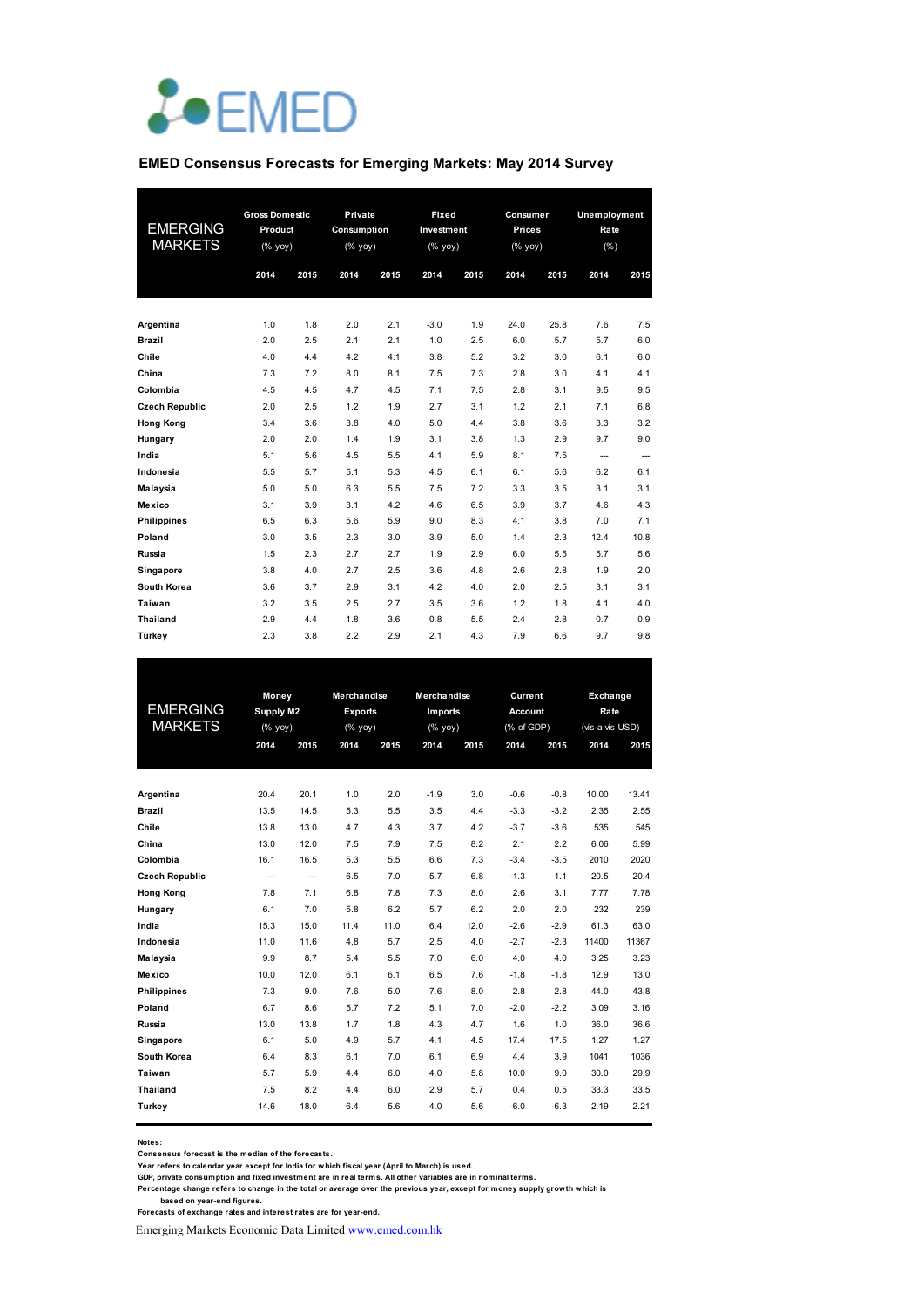

## **EMED Consensus Forecasts for the United States: May 2014 Survey**

| <b>UNITED STATES</b>                                  | <b>Gross Domestic</b><br>Product<br>$(% \mathsf{Y}^{\prime }\mathsf{Y}^{\prime }\mathsf{Y}^{\prime })$ |                                 | Consumer<br>Prices<br>$(% \mathsf{Y}^{\prime }\mathsf{Y}^{\prime })$ (% $\mathsf{Y}^{\prime }\mathsf{Y}^{\prime })$ |                                 | <b>UNITED STATES</b>                | <b>Gross Domestic</b><br>Product<br>$(\%$ yoy) |                          | Consumer<br><b>Prices</b><br>(% yoy) |                          |
|-------------------------------------------------------|--------------------------------------------------------------------------------------------------------|---------------------------------|---------------------------------------------------------------------------------------------------------------------|---------------------------------|-------------------------------------|------------------------------------------------|--------------------------|--------------------------------------|--------------------------|
|                                                       | 2014                                                                                                   | 2015                            | 2014                                                                                                                | 2015                            |                                     | 2014                                           | 2015                     | 2014                                 | 2015                     |
|                                                       |                                                                                                        |                                 |                                                                                                                     |                                 |                                     |                                                |                          |                                      |                          |
| <b>ABN AMRO</b>                                       | 3.3                                                                                                    | 3.9                             | 1.6                                                                                                                 | 2.0                             | <b>KBC</b>                          | 2.7                                            | 3.0                      | 1.5                                  | 2.1                      |
| <b>Action Economics</b>                               | 2.4                                                                                                    | 3.1                             | 1.7                                                                                                                 | 2.0                             | <b>Kiel Economics</b>               | 2.5                                            | 3.0                      | 2.0                                  | 2.6                      |
| <b>AIB Global Treasury</b>                            | 3.0                                                                                                    | 3.2                             | 1.4                                                                                                                 | 1.7                             | Korea Investment & Securities       | 2.8                                            | $\overline{a}$           | 1.4                                  |                          |
| Allianz                                               | 2.8                                                                                                    | 2.8                             | 1.8                                                                                                                 | 2.1                             | <b>Mesirow Financial</b>            | 2.5                                            | 3.3                      | 1.9                                  | 1.2                      |
| Asiya Investments                                     | 2.5                                                                                                    | 3.0                             | 1.6                                                                                                                 | 1.8                             | <b>Moody's Analytics</b>            | 2.6                                            | 3.9                      | 1.8                                  | 2.3                      |
| <b>Bank of Ireland</b>                                | 2.8                                                                                                    | $\overline{a}$                  | 1.4                                                                                                                 | $\overline{\phantom{a}}$        | Morgan Keegan                       | 2.5                                            | $\overline{a}$           | 2.1                                  | $\overline{\phantom{a}}$ |
| <b>Barclays Capital</b>                               | 2.2                                                                                                    | 2.6                             | 1.9                                                                                                                 | 2.1                             | <b>Mortgage Bankers Association</b> | 2.4                                            | 2.7                      | 2.2                                  | 2.5                      |
| <b>BayernLB</b>                                       | 2.9                                                                                                    | 3.0                             | 1.5                                                                                                                 | 1.8                             | <b>NAR</b>                          | 2.2                                            | 2.9                      | 2.5                                  | 3.5                      |
| <b>BBVA</b>                                           | 2.5                                                                                                    | 2.5                             | 1.8                                                                                                                 | 2.2                             | <b>National Bank of Canada</b>      | 2.8                                            | 2.9                      | 1.6                                  | 1.9                      |
| <b>BHF Bank</b>                                       | 2.7                                                                                                    | $\overline{\phantom{a}}$        | 1.9                                                                                                                 | $\overline{\phantom{a}}$        | <b>Natixis</b>                      | 2.2                                            | 2.7                      | 1.7                                  | 1.8                      |
| <b>BMO Capital Markets</b>                            | 2.5                                                                                                    | 3.1                             | 1.8                                                                                                                 | 2.0                             | <b>NIESR</b>                        | 2.7                                            | 2.9                      | 1.4                                  | 2.0                      |
| <b>BNP Paribas</b>                                    | 2.3                                                                                                    | 2.8<br>$\overline{\phantom{a}}$ | 1.8                                                                                                                 | 1.8<br>$\overline{\phantom{a}}$ | <b>NLI Research Institute</b>       | 2.3                                            | 3.0<br>$\sim$            | 1.6                                  | 1.8                      |
| <b>BWC Capital Markets</b>                            | 2.5<br>2.8                                                                                             | 3.0                             | 2.0<br>1.5                                                                                                          | 2.0                             | Nordea<br><b>Northern Trust</b>     | 3.0<br>2.4                                     | $\overline{\phantom{a}}$ | 1.8<br>1.6                           |                          |
| <b>Capital Economics</b><br><b>CIBC World Markets</b> | 2.7                                                                                                    | 3.1                             | 2.0                                                                                                                 | 2.4                             | <b>OCBC Bank</b>                    | 2.7                                            | $\overline{\phantom{a}}$ | 1.6                                  |                          |
| Citigroup                                             | 2.6                                                                                                    | 3.2                             | 1.4                                                                                                                 | 1.8                             | <b>PNC</b>                          | 2.4                                            | 2.7                      | 1.8                                  | 2.1                      |
| <b>Comerica Bank</b>                                  | 2.3                                                                                                    | 3.2                             | 1.6                                                                                                                 | 1.8                             | Prometeia                           | 2.6                                            | 2.9                      | 1.2                                  | 1.1                      |
| Commerzbank                                           | 2.8                                                                                                    | 3.0                             | 1.5                                                                                                                 | 1.9                             | <b>Raymond James</b>                | 2.5                                            | 3.1                      | 1.7                                  | 1.9                      |
| <b>Credit Agricole</b>                                | 2.7                                                                                                    | 3.0                             | 1.5                                                                                                                 | 1.9                             | <b>ROBECO</b>                       | 1.9                                            | 2.7                      | 1.7                                  | 2.0                      |
| <b>Credit Suisse</b>                                  | 2.5                                                                                                    | 3.0                             | 1.8                                                                                                                 | 2.0                             | Royal Bank of Canada                | 2.6                                            | 3.2                      | 1.7                                  | 1.9                      |
| Daiwa Institute of Research                           | 2.7                                                                                                    | $\overline{\phantom{a}}$        | 2.2                                                                                                                 | $\overline{\phantom{a}}$        | <b>Schroders</b>                    | 3.0                                            | 3.0                      | 1.5                                  | 1.4                      |
| <b>Danske Bank</b>                                    | 3.0                                                                                                    | 3.4                             | 1.2                                                                                                                 | 1.7                             | Scotia Capital                      | 2.6                                            | 3.2                      | 1.9                                  | 1.9                      |
| <b>DBS Bank</b>                                       | 2.2                                                                                                    | 2.3                             | 1.7                                                                                                                 | 1.9                             | Societe Generale                    | 3.0                                            | 3.2                      | 1.7                                  | 2.4                      |
| Deka Bank                                             | 2.6                                                                                                    | 2.9                             | 1.6                                                                                                                 | 1.8                             | <b>Standard &amp; Poor's</b>        | 2.5                                            | 3.2                      | 1.9                                  | 1.5                      |
| <b>Desjardins</b>                                     | 2.6                                                                                                    | 3.1                             | 1.8                                                                                                                 | 2.1                             | <b>Standard Chartered</b>           | 2.4                                            | 2.7                      | 1.4                                  | 1.9                      |
| <b>DIW</b>                                            | 2.6                                                                                                    | 3.0                             | 1.6                                                                                                                 | 2.1                             | <b>TD Economics</b>                 | 2.7                                            | 3.2                      | 1.7                                  | 2.0                      |
| DnB NOR                                               | 2.7                                                                                                    | 3.0                             | 1.9                                                                                                                 | 2.0                             | <b>UniCredit Group</b>              | 2.6                                            | $\overline{\phantom{a}}$ | $2.5\,$                              |                          |
| <b>DZ Bank</b>                                        | 3.2                                                                                                    | 3.0                             | 1.9                                                                                                                 | 2.3                             | <b>UOB</b>                          | 3.0                                            | 3.2                      | 1.7                                  | 2.0                      |
| <b>Erste Group Bank AG</b>                            | 2.5                                                                                                    | 2.7                             | 1.5                                                                                                                 | 1.8                             | <b>Wells Fargo</b>                  | 2.3                                            | 3.1                      | 1.8                                  | 2.2                      |
| <b>Experian Economics</b>                             | 2.8                                                                                                    | 3.2                             | 1.7                                                                                                                 | 2.0                             |                                     |                                                |                          |                                      |                          |
| <b>Fannie Mae</b>                                     | 2.7                                                                                                    | 2.8                             | 1.7                                                                                                                 | 1.6                             |                                     |                                                |                          |                                      |                          |
| <b>First Trust Advisors</b>                           | 2.2                                                                                                    | 3.0                             | 1.7                                                                                                                 | 2.3                             |                                     |                                                |                          |                                      |                          |
| <b>Freddie Mac</b>                                    | 2.8                                                                                                    | 3.3                             | 2.0                                                                                                                 | 2.0                             | <b>CONSENSUS</b>                    |                                                |                          |                                      |                          |
| Handelsbanken                                         | 2.7                                                                                                    | 2.9                             | 1.8                                                                                                                 | 2.1                             | Median                              | 2.6                                            | 3.0                      | 1.7                                  | 2.0                      |
| <b>ING</b>                                            | 3.5                                                                                                    | 2.9                             | 2.0                                                                                                                 | 2.5                             | Mean                                | 2.6                                            | 3.0                      | 1.7                                  | 2.0                      |
| Intesa Sanpaolo                                       | 2.8                                                                                                    | 3.0                             | 2.0                                                                                                                 | 2.0                             | High                                | 3.5                                            | 3.9                      | 2.6                                  | 3.5                      |
| <b>ITOCHU Institute</b>                               | 2.5                                                                                                    | 2.5                             | 1.7                                                                                                                 | 1.7                             | Low                                 | 1.9                                            | 2.3                      | 1.2                                  | 1.1                      |
| <b>JCER</b>                                           | 2.7                                                                                                    | 2.8                             | 2.6                                                                                                                 | 2.1                             | <b>Standard Deviation</b>           | 0.3                                            | 0.3                      | 0.3                                  | 0.3                      |
| Continues in the next column                          |                                                                                                        |                                 |                                                                                                                     |                                 |                                     |                                                |                          |                                      |                          |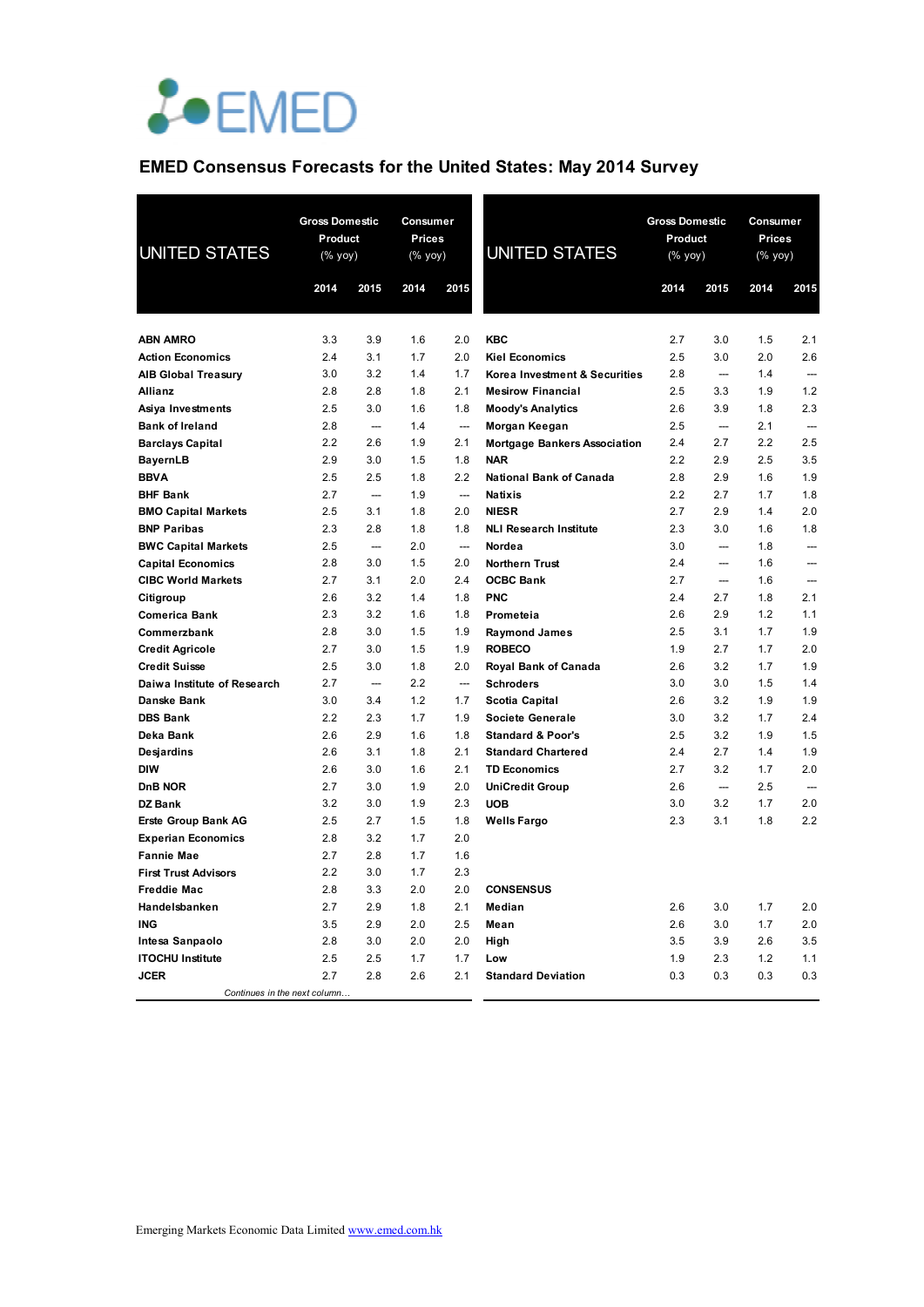

## **EMED Consensus Forecasts for the Euro Area: May 2014 Survey**

| <b>EURO AREA</b>                    | <b>Gross Domestic</b><br>Product<br>$(% \mathsf{Y}^{\prime }\mathsf{Y}^{\prime }\mathsf{Y}^{\prime })$ |                          | Consumer<br>Prices<br>(% yoy) |                                 | <b>EURO AREA</b>              | <b>Gross Domestic</b><br>Product<br>$(% \mathsf{Y}^{\prime }\mathsf{Y}^{\prime }\mathsf{Y}^{\prime })$ |                          | Consumer<br>Prices<br>(% yoy) |                          |
|-------------------------------------|--------------------------------------------------------------------------------------------------------|--------------------------|-------------------------------|---------------------------------|-------------------------------|--------------------------------------------------------------------------------------------------------|--------------------------|-------------------------------|--------------------------|
|                                     | 2014                                                                                                   | 2015                     | 2014                          | 2015                            |                               | 2014                                                                                                   | 2015                     | 2014                          | 2015                     |
|                                     |                                                                                                        |                          |                               |                                 |                               |                                                                                                        |                          |                               |                          |
| <b>ABN AMRO</b>                     | 1.3                                                                                                    | 1.8                      | 0.5                           | 0.8                             | Intesa Sanpaolo               | 1.1                                                                                                    | 1.3                      | 1.1                           | 1.4                      |
| <b>Action Economics</b>             | 1.2                                                                                                    | 1.6                      | 0.9                           | 1.3                             | <b>KBC</b>                    | 1.2                                                                                                    | 1.7                      | 0.8                           | 1.3                      |
| <b>AIB Global Treasury</b>          | 1.2                                                                                                    | 1.5                      | 1.2                           | 1.5                             | <b>Kiel Economics</b>         | 1.2                                                                                                    | 1.7                      | 1.0                           | 1.6                      |
| <b>Allianz</b>                      | 1.5                                                                                                    | 1.5                      | 0.9                           | 1.5                             | Korea Investment & Securities | 1.2                                                                                                    | $\overline{\phantom{a}}$ | 0.9                           | $\overline{\phantom{a}}$ |
| Asiya Investments                   | 0.4                                                                                                    | 1.0                      | 0.9                           | 1.3                             | <b>Mizuho Securities</b>      | 1.2                                                                                                    | 1.3                      | 0.9                           | 1.2                      |
| <b>Bank Julius Baer</b>             | 1.2                                                                                                    | 1.3                      | 0.7                           | 1.2                             | Monte Dei Paschi Di Siena     | 1.1                                                                                                    | 1.6                      | 0.9                           | 1.4                      |
| <b>Bank of Ireland</b>              | 1.2                                                                                                    | $\overline{\phantom{a}}$ | 0.9                           | $\overline{\phantom{a}}$        | <b>Natixis</b>                | 1.0                                                                                                    | 1.2                      | 0.8                           | 1.2                      |
| <b>Barclays Capital</b>             | 1.2                                                                                                    | 1.5                      | 0.7                           | 1.0                             | <b>NIESR</b>                  | 0.9                                                                                                    | 1.7                      | 0.2                           | 1.1                      |
| <b>BayernLB</b>                     | 1.1                                                                                                    | 1.1                      | 0.8                           | 1.4                             | <b>NLI Research Institute</b> | 1.0                                                                                                    | 1.5                      | 1.0                           | 1.4                      |
| <b>BBVA</b>                         | 1.1                                                                                                    | 1.9                      | 0.9                           | 1.3                             | Nordea                        | 1.0                                                                                                    | $\overline{\phantom{a}}$ | 1.0                           | ---                      |
| <b>BHF Bank</b>                     | 1.0                                                                                                    | —                        | 1.8                           | $\overline{\phantom{a}}$        | <b>OCBC Bank</b>              | 1.1                                                                                                    | $\overline{\phantom{a}}$ | 0.9                           | ---                      |
| <b>BMO Capital Markets</b>          | 0.9                                                                                                    | 1.2                      | 0.8                           | 1.4                             | Prometeia                     | 1.1                                                                                                    | 1.5                      | 0.9                           | 1.5                      |
| <b>BNP Paribas</b>                  | 1.2                                                                                                    | 1.9                      | 0.6                           | 1.1                             | <b>ROBECO</b>                 | 1.1                                                                                                    | 1.5                      | 1.0                           | 1.4                      |
| <b>BWC Capital Markets</b>          | 0.8                                                                                                    | $\overline{\phantom{a}}$ | 1.7                           | $\overline{\phantom{a}}$        | Royal Bank of Canada          | 1.2                                                                                                    | 1.2                      | 0.8                           | 1.1                      |
| <b>Capital Economics</b>            | 1.0                                                                                                    | 1.5                      | 0.5                           | 0.5                             | <b>Schroders</b>              | 1.1                                                                                                    | 1.4                      | 0.8                           | 1.2                      |
| <b>CIBC World Markets</b>           | 1.2                                                                                                    | $\overline{\phantom{a}}$ | 2.2                           | $\overline{\phantom{a}}$        | Scotia Capital                | 1.1                                                                                                    | 1.4                      | 1.0                           | 1.3                      |
| Citigroup                           | 1.3                                                                                                    | 1.8                      | 0.6                           | 0.9                             | Societe Generale              | 1.1                                                                                                    | 1.2                      | 0.9                           | 1.2                      |
| Commerzbank                         | 1.0                                                                                                    | 1.1                      | 0.9                           | 1.2                             | <b>Standard &amp; Poor's</b>  | 1.0                                                                                                    | 1.4                      | 0.9                           | 1.1                      |
| <b>Credit Agricole</b>              | 1.1                                                                                                    | 1.4                      | 0.9                           | 1.3                             | <b>Standard Chartered</b>     | 1.3                                                                                                    | 2.1                      | 0.9                           | 1.2                      |
| <b>Credit Suisse</b>                | 1.3                                                                                                    | 1.7                      | 0.9                           | 1.2                             | <b>TD Economics</b>           | 1.2                                                                                                    | 1.9                      | 0.9                           | 1.2                      |
| <b>Danske Bank</b>                  | 1.2                                                                                                    | 1.7                      | 0.7                           | 1.1                             | <b>UniCredit Group</b>        | 1.2                                                                                                    | $\overline{\phantom{a}}$ | 1.8                           |                          |
| <b>DBS Bank</b>                     | 0.7                                                                                                    | 1.0                      | 1.1                           | 1.3                             | <b>UOB</b>                    | 1.0                                                                                                    | 1.4                      | 1.0                           | 1.3                      |
| Deka Bank                           | 1.2                                                                                                    | 1.4                      | 0.9                           | 1.3                             | <b>Wells Fargo</b>            | 1.3                                                                                                    | 2.1                      | 0.8                           | 1.4                      |
| <b>DIW</b>                          | 1.2                                                                                                    | 1.5                      | 1.0                           | 1.3                             |                               |                                                                                                        |                          |                               |                          |
| DnB NOR                             | 1.2                                                                                                    | 1.5                      | 1.2                           | 1.5                             |                               |                                                                                                        |                          |                               |                          |
| <b>DZ Bank</b>                      | 1.2                                                                                                    | 1.6                      | 1.1                           | 1.8                             |                               |                                                                                                        |                          |                               |                          |
| <b>Erste Group Bank AG</b>          | 1.1                                                                                                    | 1.5                      | 1.0                           | 1.2                             | <b>CONSENSUS</b>              |                                                                                                        |                          |                               |                          |
| <b>ETLA</b>                         | 1.2                                                                                                    | 1.5                      | 1.0                           | 1.5                             | Median                        | 1.2                                                                                                    | 1.5                      | 0.9                           | 1.3                      |
| <b>EUROFER</b>                      | 1.3                                                                                                    | 1.8                      | 1.3                           | 1.6                             | Mean                          | 1.1                                                                                                    | 1.5                      | 1.0                           | 1.3                      |
| <b>Freddie Mac</b><br>Handelsbanken | 1.5<br>1.0                                                                                             | ---<br>1.1               | 1.9<br>1.6                    | $\overline{\phantom{a}}$<br>1.7 | High<br>Low                   | 1.5<br>0.4                                                                                             | 2.1<br>1.0               | 2.2<br>0.2                    | 1.8<br>0.5               |
| <b>ING</b>                          | 1.1                                                                                                    | 1.5                      | 1.0                           | 1.5                             | <b>Standard Deviation</b>     | 0.2                                                                                                    | 0.3                      | 0.4                           | 0.2                      |
| Continues in the next column        |                                                                                                        |                          |                               |                                 |                               |                                                                                                        |                          |                               |                          |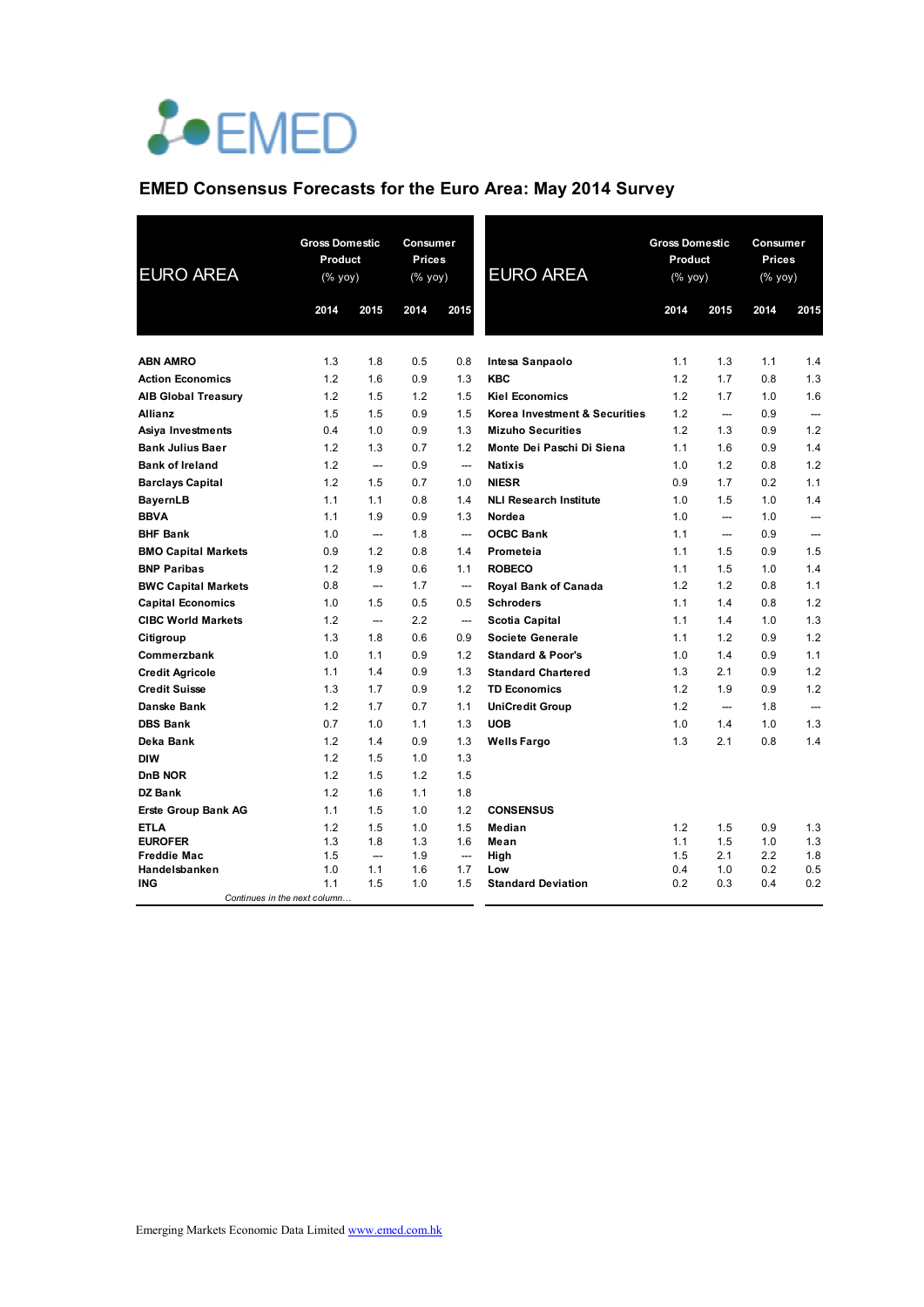# LOEMED

## **EMED Consensus Forecasts for Japan: May 2014 Survey**

| <b>JAPAN</b>                                     | <b>Gross Domestic</b><br>Product<br>(% yoy) |                          | Consumer<br>Prices<br>$(% \mathsf{y}\right)$ (% yoy) |                                 | <b>JAPAN</b>                                      |            | <b>Gross Domestic</b><br>Product<br>(% yoy) |            | Consumer<br><b>Prices</b><br>$(% \mathsf{Y}^{\prime }\mathsf{Y}^{\prime }\mathsf{Y}^{\prime })$ |
|--------------------------------------------------|---------------------------------------------|--------------------------|------------------------------------------------------|---------------------------------|---------------------------------------------------|------------|---------------------------------------------|------------|-------------------------------------------------------------------------------------------------|
|                                                  | 2014                                        | 2015                     | 2014                                                 | 2015                            |                                                   | 2014       | 2015                                        | 2014       | 2015                                                                                            |
|                                                  |                                             |                          |                                                      |                                 |                                                   |            |                                             |            |                                                                                                 |
| <b>ABN AMRO</b>                                  | 1.6                                         | 1.4                      | 2.3<br>2.3                                           | 1.7                             | <b>ITOCHU Institute</b>                           | 1.1<br>0.9 | 1.2<br>0.5                                  | 2.9<br>2.7 | 2.0<br>2.0                                                                                      |
| <b>Action Economics</b>                          | 1.6                                         | 1.3                      |                                                      | 1.5                             | <b>JCER</b>                                       |            |                                             |            |                                                                                                 |
| <b>AIB Global Treasury</b>                       | 1.5                                         | 1.5                      | 2.2                                                  | 1.7                             | <b>KBC</b>                                        | 1.6        | 1.3                                         | 2.3        | 1.8                                                                                             |
| Allianz                                          | 1.5                                         | 1.2                      | 2.3                                                  | 1.3                             | <b>Kiel Economics</b>                             | 1.1        | 0.9                                         | 2.3        | 1.5                                                                                             |
| Asiya Investments                                | 1.3                                         | 1.1                      | 2.5                                                  | 1.5<br>1.0                      | Korea Investment & Securities                     | 1.4        | ---<br>1.6                                  | 2.8        | ---<br>1.5                                                                                      |
| <b>Bank Julius Baer</b>                          | 1.1<br>1.2                                  | 1.3                      | 2.0<br>2.9                                           |                                 | <b>Mizuho Securities</b>                          | 0.8<br>1.0 |                                             | 3.0<br>2.3 | 1.4                                                                                             |
| Bank of Tokyo-Mitsubishi UFJ                     | 1.6                                         | ---<br>1.3               | 2.7                                                  | $\overline{\phantom{a}}$<br>2.3 | <b>Moody's Analytics</b>                          | 1.1        | 1.1<br>1.0                                  | 2.5        | 1.5                                                                                             |
| <b>Barclays Capital</b>                          | 1.4                                         | 1.2                      | 2.1                                                  | 1.5                             | <b>Natixis</b><br><b>NIESR</b>                    | 1.3        | 1.3                                         | 2.2        | 1.5                                                                                             |
| <b>BayernLB</b>                                  | 1.1                                         | 1.3                      | 2.2                                                  | 1.5                             |                                                   | 1.2        | 1.0                                         | 2.6        | 1.6                                                                                             |
| <b>BBVA</b><br><b>BHF Bank</b>                   | 2.1                                         | $\overline{a}$           | 0.8                                                  | $\overline{\phantom{a}}$        | <b>NLI Research Institute</b><br>Nordea           | 1.4        | $\overline{\phantom{a}}$                    | 2.3        | $\overline{\phantom{a}}$                                                                        |
|                                                  | 1.8                                         | 1.4                      | 2.4                                                  | 1.3                             | <b>OCBC Bank</b>                                  | 1.4        | $-$                                         | 2.6        | $\overline{\phantom{a}}$                                                                        |
| <b>BMO Capital Markets</b><br><b>BNP Paribas</b> | 1.2                                         | 0.8                      | 2.7                                                  | 2.0                             | Prometeia                                         | 1.7        | 1.7                                         | 2.8        | 2.1                                                                                             |
|                                                  | 1.6                                         | ---                      | 1.7                                                  | —                               | <b>ROBECO</b>                                     | 1.5        | 1.2                                         | 2.6        | 1.7                                                                                             |
| <b>BWC Capital Markets</b>                       | 1.5                                         | 1.0                      | 2.6                                                  | 1.6                             |                                                   | 1.1        | ---                                         | 3.1        | ---                                                                                             |
| <b>Capital Economics</b>                         | 2.0                                         |                          | 1.2                                                  | $\overline{\phantom{a}}$        | <b>Royal Bank of Scotland</b><br><b>Schroders</b> | 1.4        |                                             | 1.9        | 1.5                                                                                             |
| <b>CIBC World Markets</b>                        | 0.9                                         | $\hspace{0.05cm}$<br>1.0 | 3.0                                                  | 1.6                             |                                                   | 1.4        | 1.3<br>1.2                                  | 2.3        | 1.9                                                                                             |
| Citigroup                                        | 1.8                                         | 1.5                      | 2.0                                                  | 1.5                             | Scotia Capital                                    | 1.2        | 1.7                                         | 2.9        | 2.0                                                                                             |
| Commerzbank                                      |                                             |                          | 2.5                                                  |                                 | Societe Generale                                  |            |                                             |            | 1.8                                                                                             |
| <b>Credit Agricole</b>                           | 1.6                                         | 1.2                      |                                                      | 1.8                             | <b>Standard &amp; Poor's</b>                      | 1.3        | 1.2                                         | 2.4        |                                                                                                 |
| <b>Credit Suisse</b>                             | 1.3                                         | 0.7                      | 2.3                                                  | 1.2                             | <b>Standard Chartered</b>                         | 1.4        | 1.3                                         | 2.8        | 1.6                                                                                             |
| Daiwa Institute of Research                      | 1.0                                         | 1.5                      | 3.0                                                  | 1.5                             | <b>TD Economics</b>                               | 1.3        | 1.2                                         | 2.5        | 1.7                                                                                             |
| Danske Bank                                      | 1.5                                         | 1.2                      | 2.8                                                  | 2.2                             | <b>UOB</b>                                        | 2.1        | 2.0                                         | 2.2        | 1.8                                                                                             |
| <b>DBS Bank</b>                                  | 1.4                                         | 1.0                      | 2.4                                                  | 1.0                             | <b>Wells Fargo</b>                                | 1.4        | 1.4                                         | 2.3        | 1.6                                                                                             |
| Deka Bank                                        | 0.9                                         | 0.8                      | 2.7                                                  | 2.0                             |                                                   |            |                                             |            |                                                                                                 |
| <b>DIW</b>                                       | 1.7                                         | 1.9                      | 1.0                                                  | 0.4                             |                                                   |            |                                             |            |                                                                                                 |
| D <sub>n</sub> B NOR                             | 1.3                                         | 0.7                      | 2.4                                                  | 1.6                             |                                                   |            |                                             |            |                                                                                                 |
| <b>DZ Bank</b>                                   | 1.4                                         | 1.5                      | 2.4                                                  | 1.8                             | <b>CONSENSUS</b>                                  |            |                                             |            |                                                                                                 |
| <b>Erste Group Bank AG</b>                       | 1.7                                         | 1.0                      | 2.9                                                  | 1.9                             | Median                                            | 1.4        | 1.2                                         | 2.4        | 1.6                                                                                             |
| <b>Experian Economics</b>                        | 1.4                                         | 1.3                      | 2.4                                                  | 1.6                             | Mean                                              | 1.4        | 1.2                                         | 2.4        | 1.6                                                                                             |
| <b>Freddie Mac</b>                               | 0.7                                         | $\overline{\phantom{a}}$ | 0.2                                                  | $\overline{\phantom{a}}$        | High                                              | 2.1        | 2.0                                         | 3.1        | 2.3                                                                                             |
| <b>ING</b><br>Intesa Sanpaolo                    | 1.7<br>1.3                                  | 1.7<br>1.1               | 2.3<br>2.9                                           | 1.4<br>1.9                      | Low<br><b>Standard Deviation</b>                  | 0.7<br>0.3 | 0.5<br>0.3                                  | 0.2<br>0.5 | 0.4<br>0.3                                                                                      |
| Continues in the next column                     |                                             |                          |                                                      |                                 |                                                   |            |                                             |            |                                                                                                 |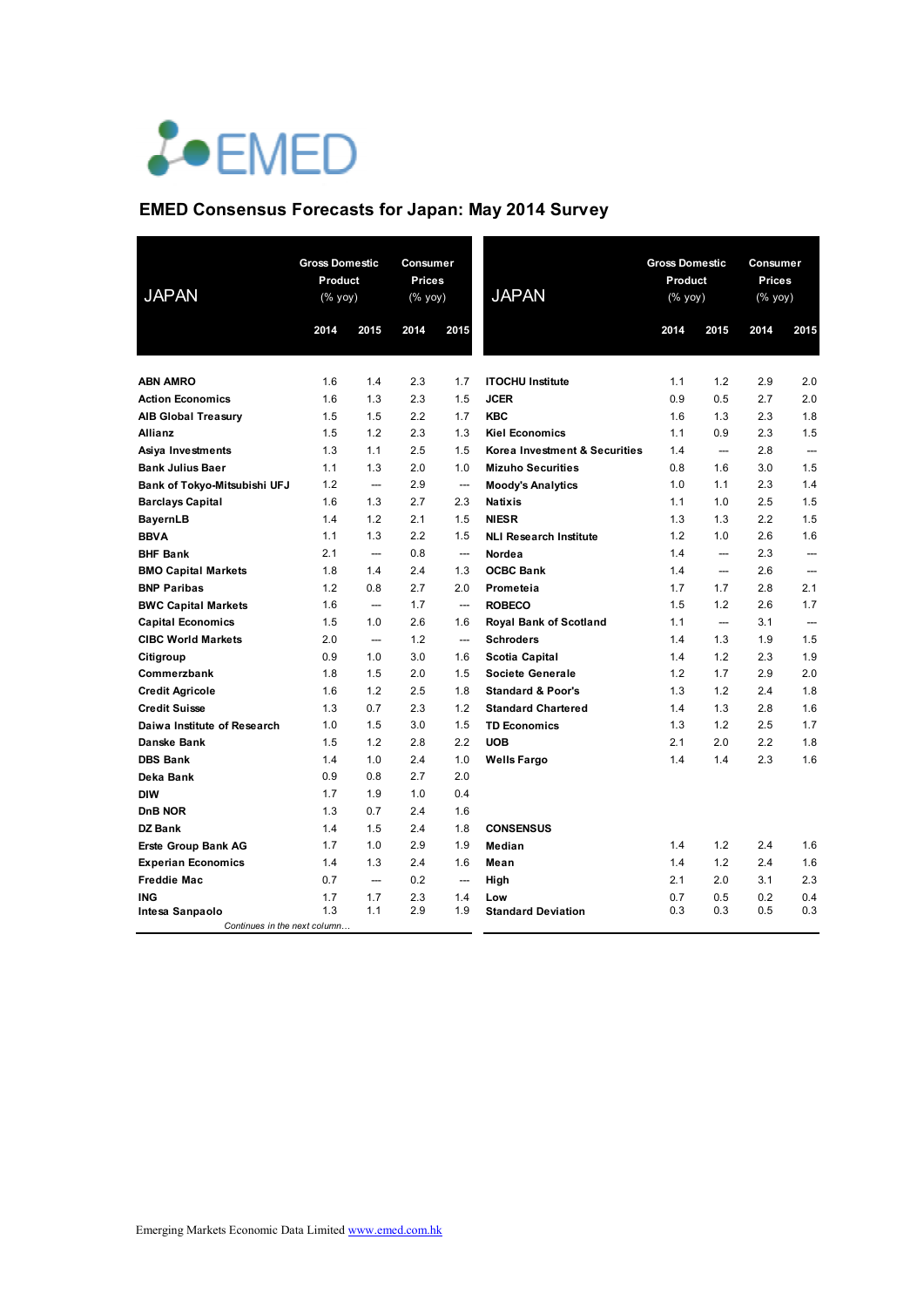

## **EMED Consensus Forecasts for China: May 2014 Survey**

| <b>CHINA</b>                 |      | <b>Gross Domestic</b><br>Product<br>$(% \mathsf{Y}^{\prime }\mathsf{Y}^{\prime })$ (% $\mathsf{Y}^{\prime }\mathsf{Y}^{\prime })$ |      | Consumer<br><b>Prices</b><br>(% yoy) | <b>CHINA</b>                  | <b>Gross Domestic</b><br>Product<br>$(\%$ yoy) |                          | Consumer<br><b>Prices</b><br>(% yoy) |                          |
|------------------------------|------|-----------------------------------------------------------------------------------------------------------------------------------|------|--------------------------------------|-------------------------------|------------------------------------------------|--------------------------|--------------------------------------|--------------------------|
|                              | 2014 | 2015                                                                                                                              | 2014 | 2015                                 |                               | 2014                                           | 2015                     | 2014                                 | 2015                     |
| <b>ABN AMRO</b>              | 7.5  | 7.0                                                                                                                               | 2.8  | 3.2                                  | Intesa Sanpaolo               | 7.3                                            | 7.1                      | 2.5                                  | 2.5                      |
| <b>Action Economics</b>      | 7.3  | 7.2                                                                                                                               | 3.0  | 3.1                                  | JP Morgan                     | 7.2                                            | $\overline{\phantom{a}}$ | 2.0                                  |                          |
| Allianz                      | 7.4  | 7.3                                                                                                                               | 2.3  | 3.5                                  | <b>KBC</b>                    | 7.5                                            | 7.0                      | 3.1                                  | 3.0                      |
| Asiya Investments            | 7.2  | 7.1                                                                                                                               | 2.7  | 2.7                                  | <b>Kiel Economics</b>         | 7.2                                            | 7.0                      | 3.0                                  | 3.0                      |
| <b>Bank Julius Baer</b>      | 7.0  | 6.5                                                                                                                               | 2.5  | 2.5                                  | Korea Investment & Securities | 7.5                                            | $\overline{\phantom{a}}$ | 3.0                                  | $\overline{\phantom{a}}$ |
| <b>Bank of East Asia</b>     | 7.4  | 7.4                                                                                                                               | 2.5  | 3.0                                  | <b>Moody's Analytics</b>      | 7.4                                            | 7.5                      | 2.6                                  | 3.4                      |
| <b>Barclays Capital</b>      | 7.2  | 7.2                                                                                                                               | 2.4  | 3.0                                  | <b>Natixis</b>                | 7.5                                            | 7.3                      | 2.7                                  | 3.1                      |
| <b>BBVA</b>                  | 7.2  | 7.0                                                                                                                               | 2.6  | 3.3                                  | <b>NIESR</b>                  | 7.2                                            | 7.0                      | 2.4                                  | 2.6                      |
| <b>BMO Capital Markets</b>   | 7.2  | 7.3                                                                                                                               | 2.4  | 3.0                                  | <b>NLI Research Institute</b> | 7.5                                            | 7.3                      | 2.7                                  | 3.0                      |
| <b>BNP Paribas</b>           | 7.3  | 6.8                                                                                                                               | 2.8  | 3.0                                  | Nordea                        | 7.4                                            | ---                      | 3.5                                  | $\overline{\phantom{a}}$ |
| <b>BWC Capital Markets</b>   | 7.2  | ---                                                                                                                               | 3.3  | $\overline{\phantom{a}}$             | <b>OCBC Bank</b>              | 7.5                                            | ---                      | 3.1                                  | $\overline{a}$           |
| <b>Capital Economics</b>     | 7.3  | 7.0                                                                                                                               | 3.0  | 3.5                                  | Renaissance Capital           | 7.0                                            | ---                      | 2.5                                  | ---                      |
| CICC                         | 7.3  | 7.0                                                                                                                               | 2.5  | 2.6                                  | <b>ROBECO</b>                 | 7.5                                            | 7.3                      | 2.7                                  | 3.2                      |
| Citigroup                    | 7.3  | 7.0                                                                                                                               | 2.6  | 3.2                                  | <b>Royal Bank of Scotland</b> | 7.7                                            | 8.1                      | 2.3                                  | 3.2                      |
| Commerzbank                  | 7.3  | 6.8                                                                                                                               | 3.0  | 3.5                                  | <b>Schroders</b>              | 7.1                                            | 7.3                      | 2.7                                  | 2.9                      |
| <b>Credit Agricole</b>       | 7.4  | 7.0                                                                                                                               | 2.7  | 3.8                                  | Scotia Capital                | 7.3                                            | 7.0                      | 2.8                                  | 3.5                      |
| <b>Credit Suisse</b>         | 7.3  | 7.9                                                                                                                               | 3.0  | 3.5                                  | <b>Societe Generale</b>       | 7.1                                            | 6.8                      | 2.6                                  | 2.9                      |
| Daiwa Institute of Research  | 7.1  | 6.9                                                                                                                               | 2.5  | 2.3                                  | <b>Standard &amp; Poor's</b>  | 7.4                                            | 7.2                      | 3.0                                  | 3.0                      |
| <b>Danske Bank</b>           | 7.4  | 7.4                                                                                                                               | 2.8  | 3.0                                  | <b>Standard Chartered</b>     | 7.4                                            | 7.0                      | 3.3                                  | 3.0                      |
| <b>DBS Bank</b>              | 7.5  | 7.5                                                                                                                               | 3.0  | 3.2                                  | <b>UniCredit Group</b>        | 8.0                                            | $\overline{\phantom{a}}$ | 3.5                                  | $\overline{a}$           |
| Deka Bank                    | 7.6  | 7.4                                                                                                                               | 2.2  | 2.7                                  | <b>UOB</b>                    | 7.3                                            | 7.3                      | 3.1                                  | 3.0                      |
| <b>DIW</b>                   | 7.6  | 7.2                                                                                                                               | 0.9  | 2.8                                  | <b>Wells Fargo</b>            | 7.2                                            | 7.0                      | 2.2                                  | 2.8                      |
| <b>DnB NOR</b>               | 7.3  | 7.2                                                                                                                               | 3.0  | 3.5                                  |                               |                                                |                          |                                      |                          |
| <b>DZ Bank</b>               | 7.5  | 7.2                                                                                                                               | 2.9  | 3.6                                  |                               |                                                |                          |                                      |                          |
| <b>Erste Group Bank AG</b>   | 7.5  | 7.3                                                                                                                               | 3.0  | 3.0                                  | <b>CONSENSUS</b>              |                                                |                          |                                      |                          |
| <b>Experian Economics</b>    | 7.5  | 7.5                                                                                                                               | 3.1  | 3.3                                  | Median                        | 7.3                                            | 7.2                      | 2.8                                  | 3.0                      |
| <b>Freddie Mac</b>           | 7.8  | $\overline{\phantom{a}}$                                                                                                          | 4.2  | $\qquad \qquad \cdots$               | Mean                          | 7.4                                            | 7.2                      | 2.8                                  | 3.1                      |
| Handelsbanken                | 7.3  | 7.0                                                                                                                               | 3.2  | $\qquad \qquad \cdots$               | High                          | 8.0                                            | 8.1                      | 4.2                                  | 3.8                      |
| <b>ICBC</b> International    | 7.3  | 7.3                                                                                                                               | 3.0  | 3.2                                  | Low                           | 7.0                                            | 6.5                      | 0.9                                  | 2.3                      |
| <b>ING</b>                   | 7.5  | 7.5                                                                                                                               | 2.6  | 2.6                                  | <b>Standard Deviation</b>     | 0.2                                            | 0.3                      | 0.5                                  | 0.3                      |
| Continues in the next column |      |                                                                                                                                   |      |                                      |                               |                                                |                          |                                      |                          |